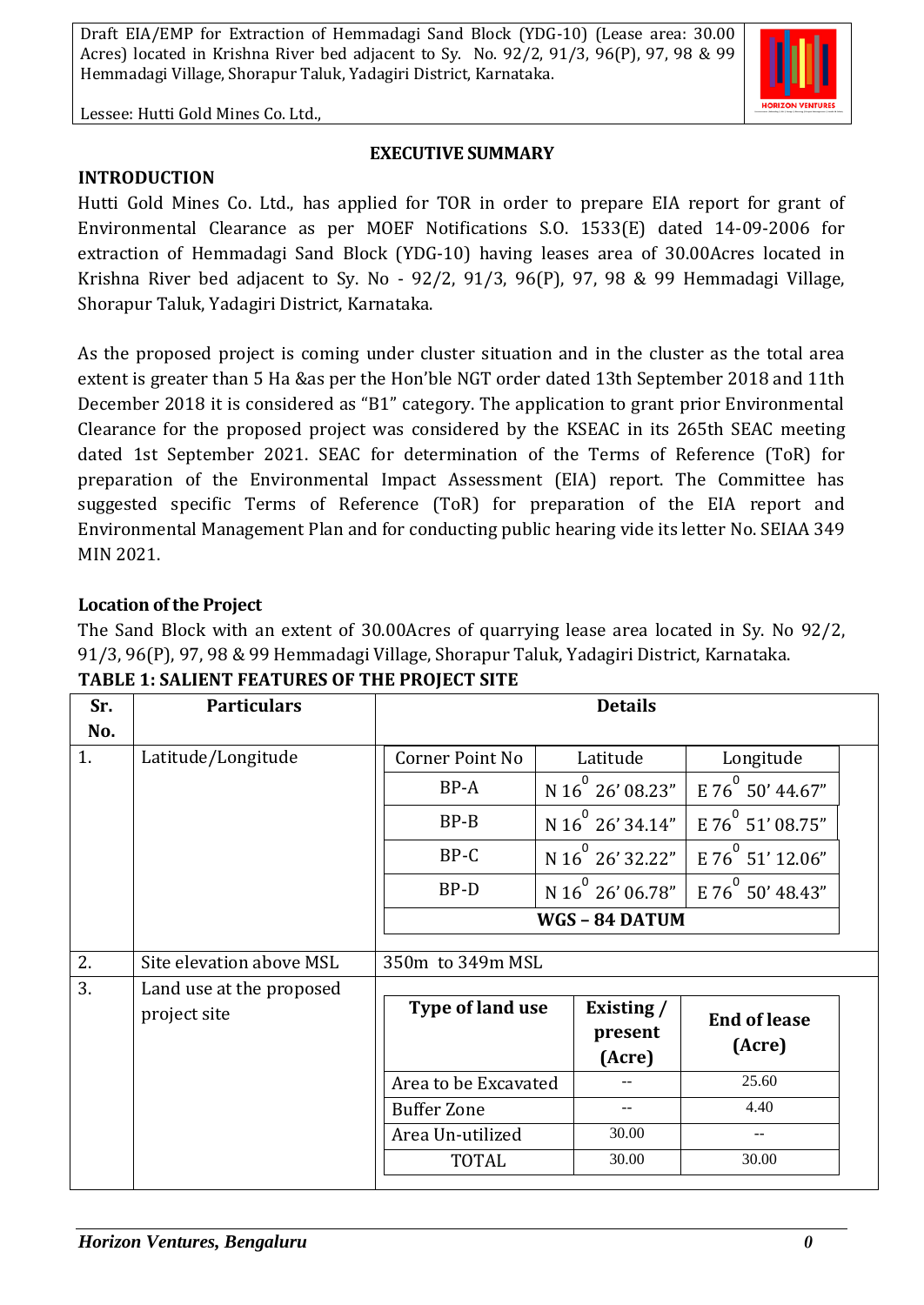

Lessee: Hutti Gold Mines Co. Ltd.,

| Sr. | <b>Particulars</b>             | <b>Details</b>                                              |  |
|-----|--------------------------------|-------------------------------------------------------------|--|
| No. |                                |                                                             |  |
| 4.  | Nearest roadway                | NH 150-A - 11.50 Kms (NW) (Kalaburagi to Ballari Road)      |  |
|     |                                | SH 61-4.90 Kms (SE) (Devdurga to Adoni road)                |  |
|     |                                | Hemmadagi to Sugur road-1.60 kms (W)                        |  |
| 5.  | <b>Nearest Railway Station</b> | Yadgir Railway Station – 45.5 Kms (NW)                      |  |
| 6.  | Nearest Railway line           | Yadgir Railway Station-45.5 Kms (NW)                        |  |
| 7.  | <b>Nearest Air Port</b>        | Kalaburagi Airport - 96.50 kms (N)                          |  |
| 8.  | Nearest village/major town     | Hemmadgi Village - 1.60 kms (W)                             |  |
| 9.  | Hills/valleys                  | No major hills and valleys within 10 km radius              |  |
| 10. | Ecologically sensitive zone    | None within 10 kms                                          |  |
| 11. | Reserved/Protected forests     | None within 10 kms                                          |  |
| 12. | Historical/tourist places      | None within 5 km radius area                                |  |
| 13. | <b>Nearest Industries</b>      | None within 10 kms                                          |  |
| 14. | Nearest water bodies           | This is a river sand mining project. The site is in Krishna |  |
|     |                                | River Bed                                                   |  |

## **PROJECT DESCRIPTION**

#### **Method of Quarrying**

An open cast method will be adopted to operate the area. Since, the annual production is about 1,12,761 Tons per annum for five years; the Open cast method will be followed during the plan period.

## **Anticipated life of the quarry**

Life of the quarry in this is not applicable, as the extraction and replenishment is a continuous process. Depletion and addition of ordinary sand is to be balanced by keeping the production level always low comparing to the replenishment.

## **Conceptual Quarry Plan**

Based on reserves of River Sand as Production capacity of 1,12,761 Tons per annum for the 5 years plan period.

## **Waste Generation & Disposal**

There will be waste of 10% of ROM in the form of pebbles and shingles from the quarry. Hauling and Transportation is done by hired tippers. Waste will be used for strengthening the river banks of river which help to prevent erosion of the bank of river.

## **Water Requirement & Source**

Total water requirement for the project will be 19.2 KLD, Requirement is met by procurement of water from the bore well nearby Tankers.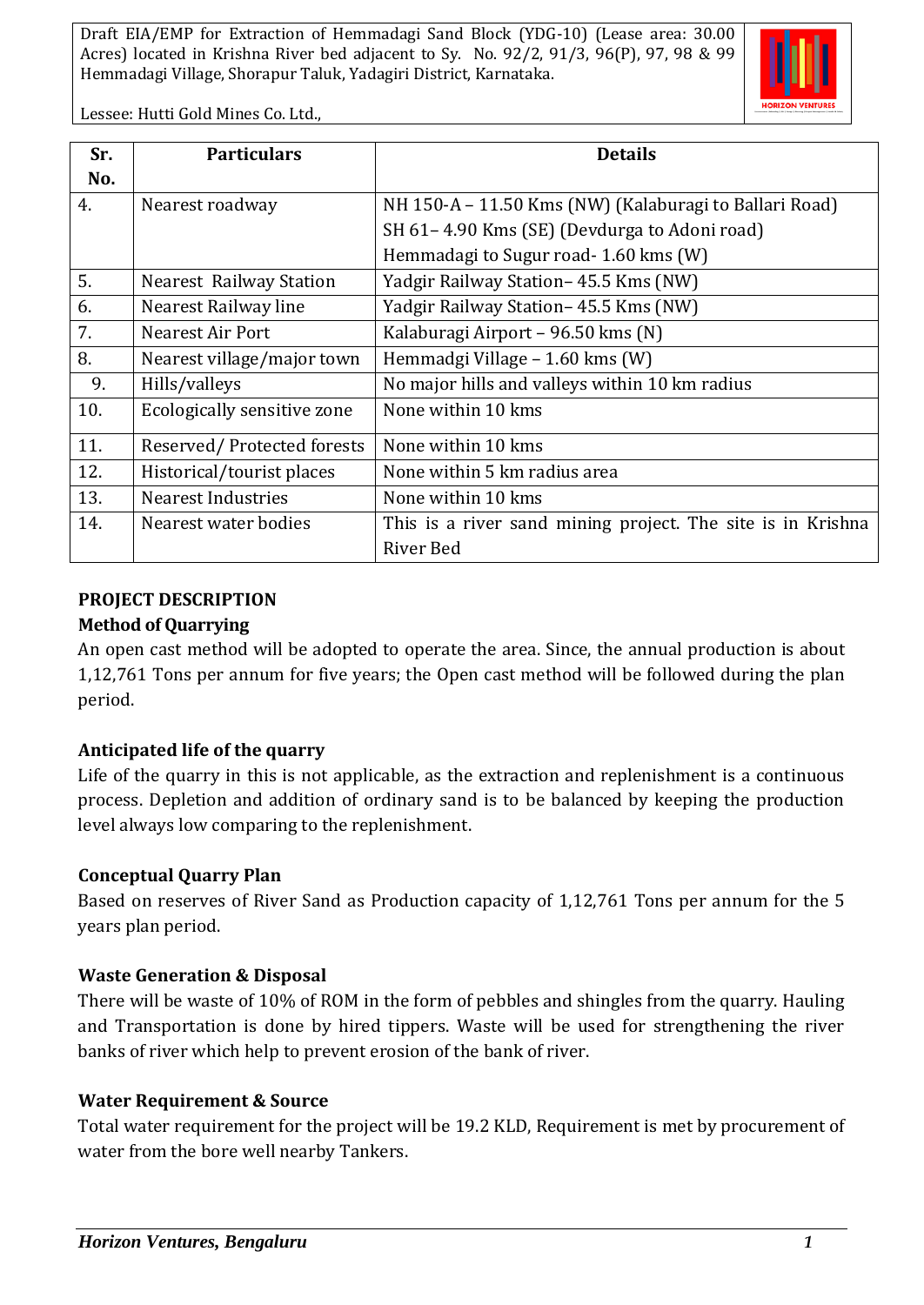

Lessee: Hutti Gold Mines Co. Ltd.,

#### **Manpower Requirement**

The said quarry provides direct employment to 15 people and generate indirect employment for 30 more people. Most of the directly employed manpower falls under skilled category Preference will be given to the local people as per their eligibility.

#### **Site Infrastructure**

The quarry stock yard will have its own office premises, canteen, first-aid center etc. Quarry office is well connected with wireless and telephone, internet & e-mail facilities for communication.

## **EXISTING ENVIRONMENTAL SCENARIO**

# **Baseline Environmental Studies**

## **Meteorology & Ambient Air Quality**

**Summary of Meteorological data generated at site (October 2021 to December 2021)**

| Temperature $(^{\circ}C)$ | 45.6 to 10.0°C |
|---------------------------|----------------|
| Relative Humidity (%)     | 74% to 22%     |
| <b>Wind Direction</b>     | <b>SW</b>      |
| Calm wind %               | 11.15%         |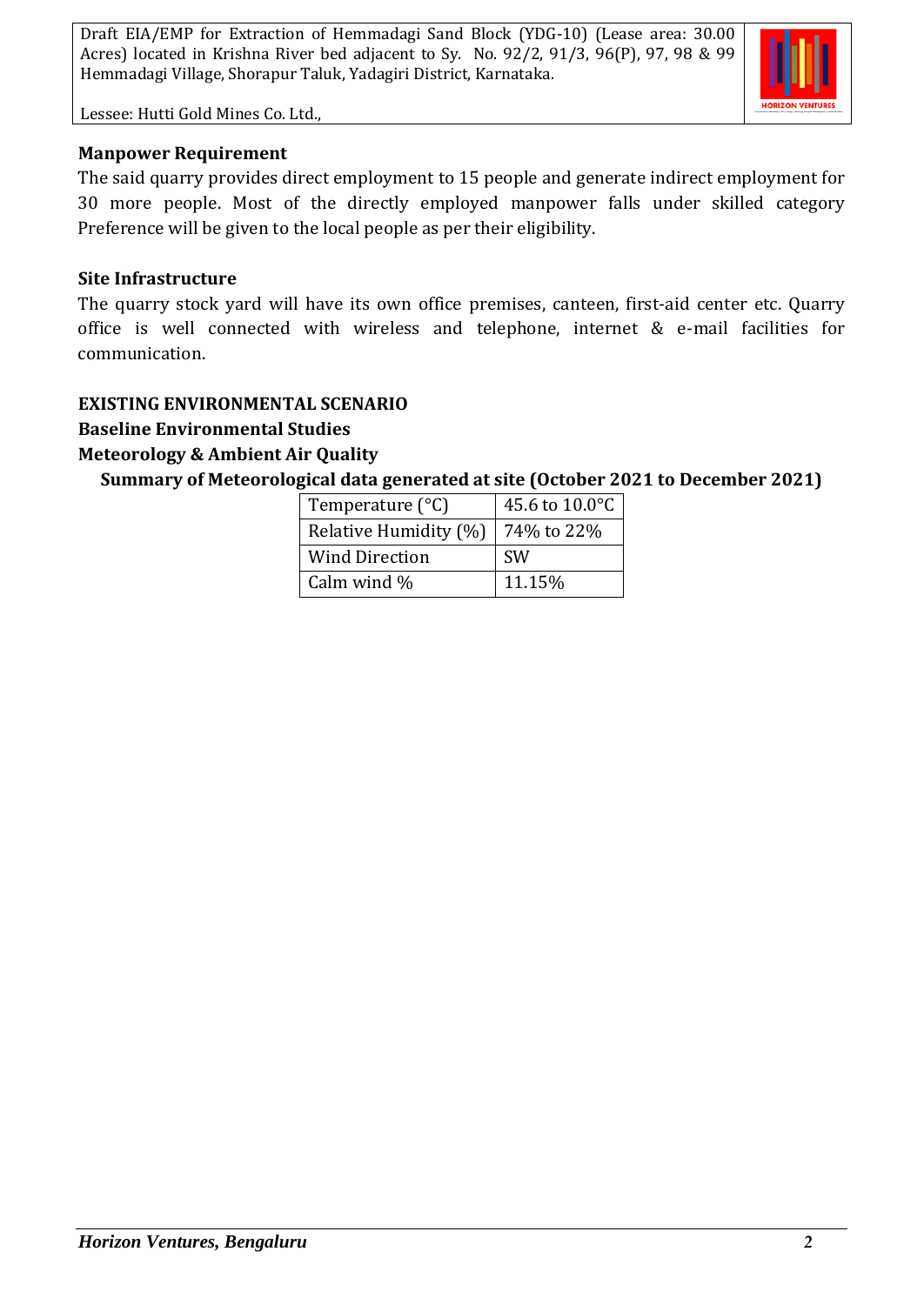

Lessee: Hutti Gold Mines Co. Ltd.,



## **Ambient Air Quality Status**

From the results, it is observed that the ambient air quality with respect to  $PM_{10}$ ,  $PM_{2.5}$ ,  $SO_2$ , and NOx at all the monitoring locations is within the permissible limits specified by CPCB.

#### **Ambient Noise Levels**

Ambient noise level monitoring was carried out at the 9 monitoring locations; those were selected for ambient air quality monitoring. The monitoring results are within limits**.**

#### **Biological Environment**

There is no National Park, Wildlife Sanctuary and Biosphere Reserve within 10 km radius.

#### **Proposed Biological Environment Conservation Measures**

- Thick Green belt will be developed along approach road and bank of the river.
- Periodic maintenance of mineral transport road.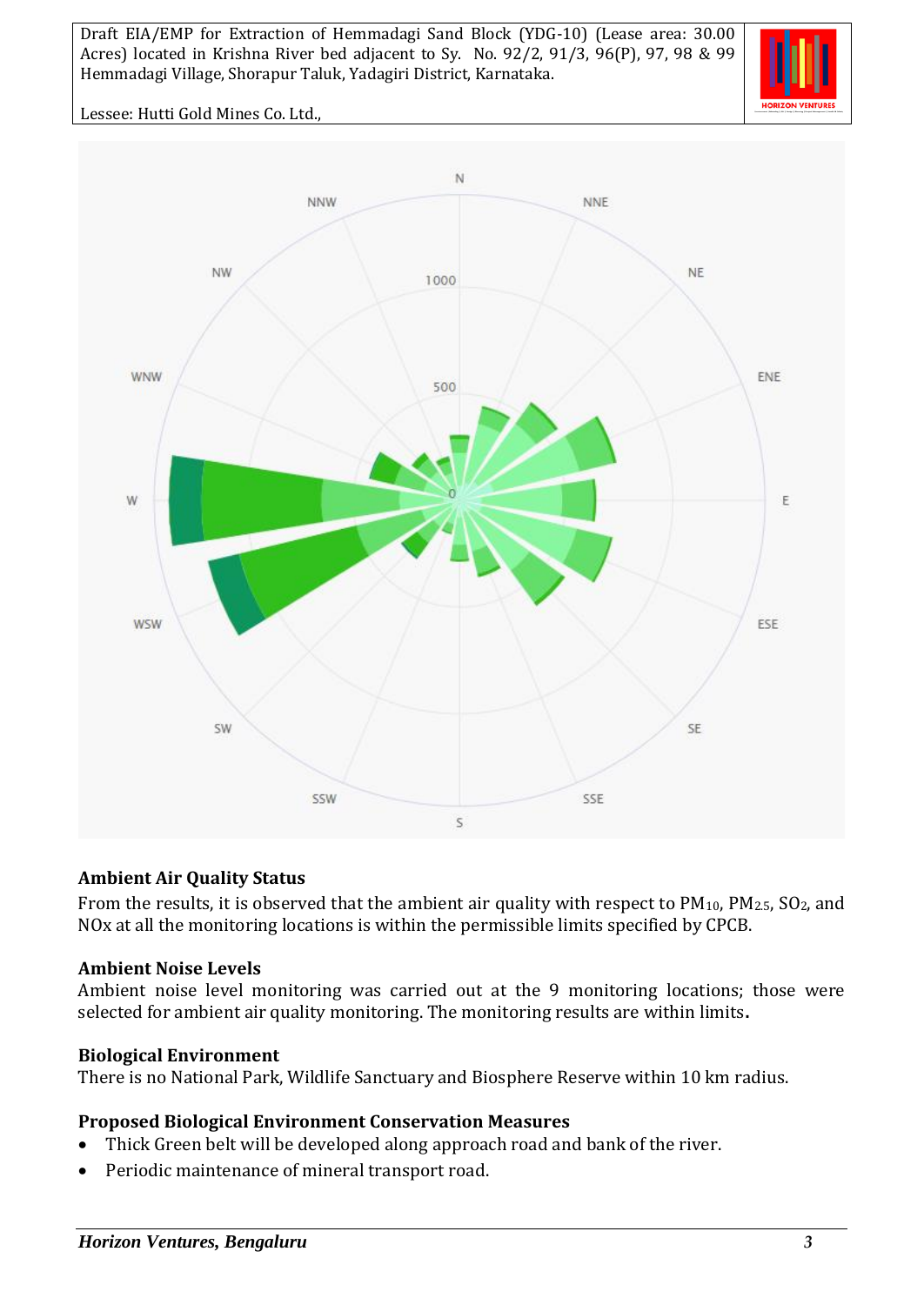

Lessee: Hutti Gold Mines Co. Ltd.,

- Regular sprinkling of water through mobile tanker on mineral transport road.
- Mineral carrying tippers are loaded with only the stipulated quantity to avoid overloading and covered with tarpaulin to avoid spillage.

# **Socio-economic Environment**

- There is no habitation or private land in the River Sand. There is no rehabilitation and resettlement involved in the project.
- The said Quarry provides direct employment to 18 people and generates indirect employment for 36 more people. Most of the directly employed manpower falls under skilled category and the respective distribution / numbers is follows. Preference will be given to the local people as per their eligibility.
- The existing infrastructure facilities are sufficient to cater the needs of the Sand Block. However, the Quarry management will take efforts as a part of CER for improvement in civic amenities like sanitation, drinking water facilities, transport road, etc in the nearby villages.

# **ENVIRONMENTAL MONITORING PROGRAM**

An Environmental Management Cell (EMC) will be established in the Quarry under the control of Quarry Manager. The EMC will be headed by an Environmental Officer having adequate qualification and experience in the field of environmental management regular and periodic. Environmental monitoring of Ambient Air Quality, Water table depth, Water quality, Ambient Noise Levels, Soil Quality, CSR activities etc will be carried out through MOEF accredited agencies and reports will be submitted to KSPCB/ Regional office of MoEF&CC.

## **RISK ASSESSMENT & DISASTER MANAGEMENT PLAN**

The assessment of risk in the Sand Blocking project has been estimated for Slope failure, Movement of HEMM, Inundation due to surface water, Dust hazards, Hazards associated with use of Diesel Generator Sets and flooding of lower benches and corresponding mitigation measures are suggested in the EIA/EMP report.

## **PROJECT BENEFITS**

The Sand Blocking project would generate additional employment opportunities which would finally result in improvement in the quality of life of people of the nearby villages. In line with this CER policy Lessee: Hutti Gold Mines Co. Ltd., will carry out community welfare activities in the following areas:

- Community development
- Education
- Health care
- Drainage and sanitation
- Roads

A budget of Rs. 1.05 Lakh per annum as recurring expenses has been proposed for implementation of Socio-economic welfare activities in the nearby villages.